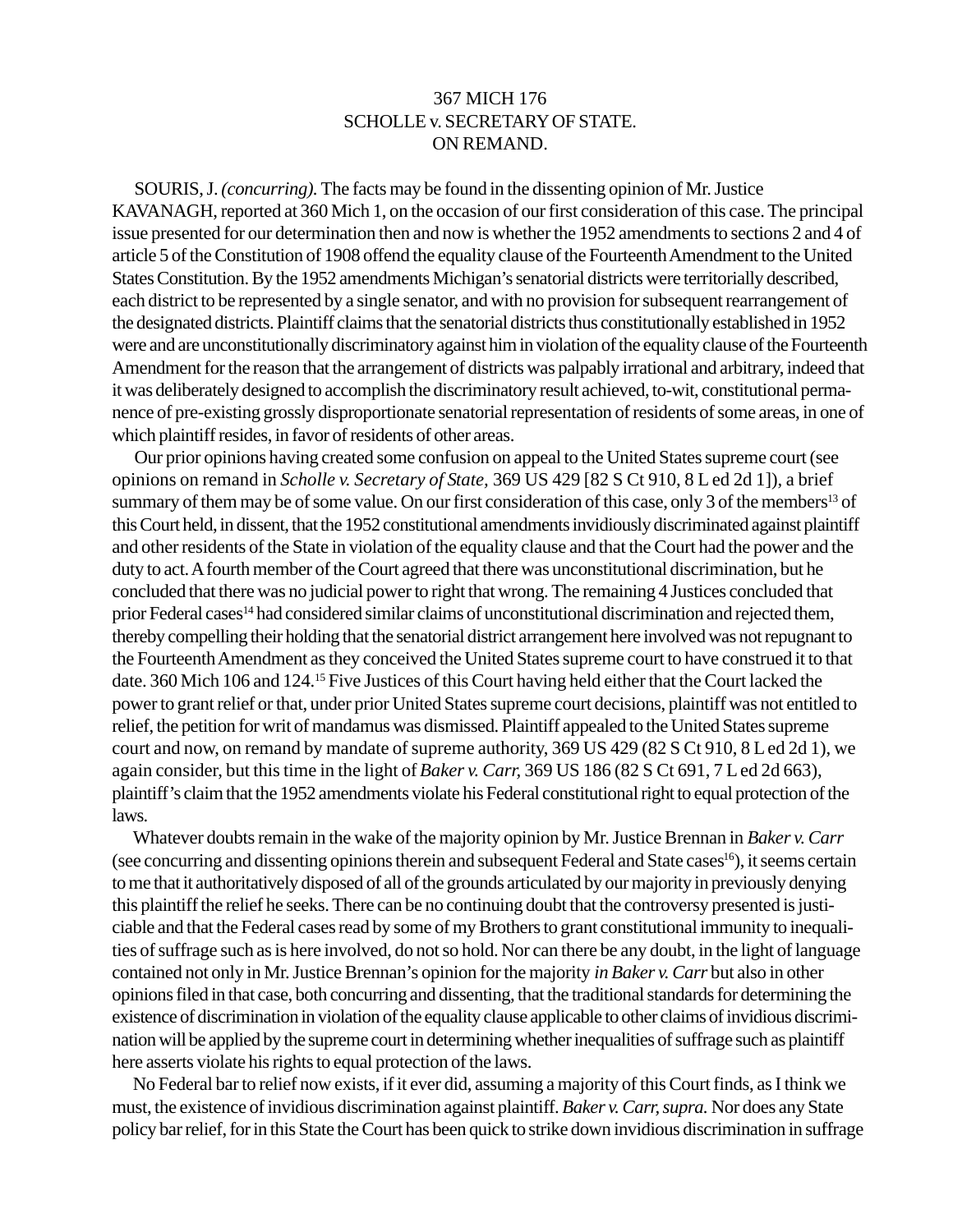cases such as this where violations of our State Constitution have been proved. *Board of Supervisors of Houghton County v. Secretary of State,* 92 Mich 638 (16 LRA 432); *Giddings v. Secretary of State,* 93 Mich 1 (16 LRA 402); and *Williams v. Secretary of State,* 145 Mich 447. We must be at least as quick when contempt for supreme law permeates any aspect of our electoral process such as has been proved convincingly to be the case here.

Too much already has been written concerning the details of the 1952 amendments and their effect upon the rights of our citizens to equality in the clambers of the State's senate. For these details, reference must be made to the earlier dissenting opinions of Mr. Justice KAVANAGH and Mr. Justice TALBOT SMITH, 360 Mich 1-84. In both opinions the "well developed and familiar"17 judicial standards under the equality clause were applied and were found violated by the 1952 amendments. In 1960 Justices KAVANAGH and SMITH sought, but did not find, any rational basis for the arrangement of senatorial districts made by the 1952 amendments. Nor could they conceive of any recognizable basis upon which the classification could be justified. Mr. Justice SMITH put it this way:

"We have sought in vain to find some formula or formulae, even roughly approximate, competent to explain the groupings of counties and parts of counties into senatorial districts. It is impossible. The system, if such it is, defies explanation. Even the defendants in their briefs and appendices offer no more than the iteration and reiteration that this is representation by geographical area. But representation by geographical area, without more, is not enough. If it were, any gerrymander would be valid because the gerrymander always represents some geographical area, however grotesque." 360 Mich 1, at p 56.

However done, the result in 1960, based upon 1950 census figures, was grossly disproportionate representation in our State senate, the ratio of population of the smallest senatorial district to the largest being 1 to 6.5, and 2/3 of the members of the senate representing less than 1/2 the people in the State. Mr. Justice KAVANAGH concluded that the 1952 amendments were palpably arbitrary, discriminatory, and unreasonable. Mr. Justice TALBOT SMITH concluded:

"There is no recognizable unit employed in the classifications made. We have no more than an arbitrary division of the State into areas. At the best it is wholly capricious. At the worst, it is deliberate. In either event it is wholly indefensible." 360 Mich 1, at p 75.

Defendants' "iteration and reiteration that this is representation by geographical area" without specification of determinable basis therefor has given way on remand to intervenors' claim that the constitutional arrangement of senatorial districts "gives the more thinly-populated rural areas of the State a specific check upon the concentrated political power of densely-populated industrial urban centers." As a statement of result, none could quarrel with that. Based upon the 1960 census, the "specific check" of 1 thinly populated rural area upon the concentrated political power of a densely populated industrial urban center (in which plaintiff resides) is measured now by a ratio of population between the two of 1 to 12-1/2. That this is not an isolated example of disparity in senatorial representation is evident from the fact that 53% of the State's population is represented by only 10 of the 34 State senators, 29% of their number.

Whatever the result, the fact remains that neither the intervenors nor my Brothers who have written to dismiss plaintiff's petition has suggested *any* determinable basis for the classification here involved. Assuming *arguendo* the constitutional permissibility of the objective of the classification posited by the intervenors, that is not enough. There must also be some basis, rational, not arbitrary, for determining the classes; yet none has been even suggested.

The difficulty does not end at this point. In addition to a permissible objective of classification, and some rational, not arbitrary, basis therefor, I have always assumed that none would deny there were limits even then upon the discrimination between classes the equality clause would accommodate. Search as I have in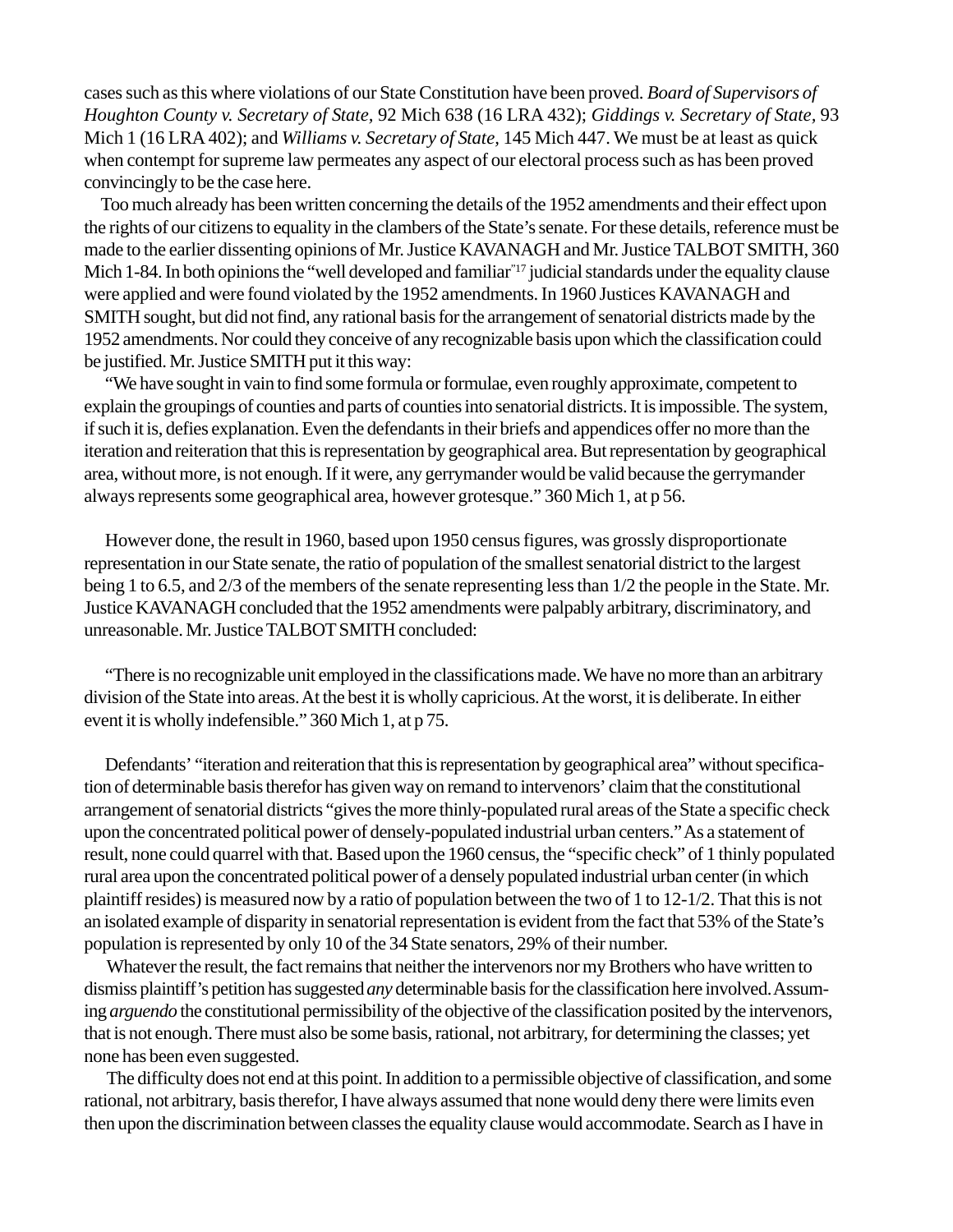the briefs and in the opinions urging dismissal, I find not even tacit recognition of the existence of such limitation, let alone its discussion.

In short, Mr. Justice KAVANAGH and Mr. Justice TALBOT SMITH, with whom I concurred, on original decision of this case before *Baker v. Carr* and its Federal and State progeny (see footnote 14), applied the "well developed and familiar" judicial standards of the equality clause to the facts of the case and found the 1952 amendments to §§ 2 and 4 of article 5 of Michigan's Constitution invidiously discriminatory and void. But even after *Baker v. Carr* pointed the way to decision in this case on remand, briefs and opinions have been written which seem to deny the happening of judicial events since March 26, 1962. Indeed, in the teeth of the United States supreme court's remand of this case "for further consideration in the light of *Baker v. Carr"* (among the *holdings* in which is that plaintiffs' complaint stated a cause of action under the equality clause upon which they would be entitled to appropriate relief if the proofs sustain their allegations, allegations similar to those found here if the United States supreme court's statement of *Baker's Case* may he accepted as accurate),—in the teeth of such remand, 1 member of this Court begins his opinion by denial that there is presented here an equal protection of the laws problem.18 The point is that meaningful application of the equality clause to the facts of this case requires discussion of the basis of the classification, its uniformity in application, its relevance to the objective of classification, and the limits of permissible discrimination. This the prior dissenting opinions did, and did well, even before *Baker v. Carr,* but no answers to their conclusions have yet been made or even attempted. That the standards applied in those dissents were the proper ones is clearly evident from the opinions in *Baker v. Carr.*

Mr. Justice Brennan established the standards for the majority of the court at 369 US 186, p 226:

"The question here is the consistency of State action with the Federal Constitution.  $* * * N$  Nor need the appellants, in order to succeed in this action, ask the court to enter upon policy determinations for which judicially manageable standards are lacking. Judicial standards under the equal protection clause are well developed and familiar, and it has been open to courts since the enactment of the Fourteenth Amendment to determine, if on the particular facts they must, that a discrimination reflects *no* policy, but simply arbitrary and capricious action."

Mr. Justice Douglas, in his concurring opinion, at pp 244, 245, applied the "traditional test under the equal protection clause", citing *Skinner v. Oklahoma, ex rel. Williamson,* 316 US 535, 541 (62 S Ct 1110, 86 L ed 1655), and quoting from *Williamson v. Lee Optical of Oklahoma, Inc.,* 348 US 483, 489 (75 S Ct 461, 99 L ed 563), to the effect that "the prohibition of the equal protection clause goes no further than the invidious discrimination."

Mr. Justice Clark, at p 253, likewise cited *Williamson v. Lee Optical of Oklahoma, Inc., supra,* as well as *McGowan v. Maryland,* 366 US 420, 426 (81 S Ct 1101, 6 L ed 2d 393), in recognizing that all inequities of suffrage may not constitute invidious discrimination "if any state of facts reasonably may be conceived to justify it." At p 260 of his opinion, Mr. Justice Clark stated that "there is no requirement that any plan have mathematical exactness in its application. Only where, as here, the total picture reveals incommensurables of both magnitude and frequency can it be said that there is present an invidious discrimination." Later, on the next page, he pointed out that "the majority appears to hold, at least *sub silentio,* that an invidious discrimination is present, but it remands to the 3-judge court for it to make what is certain to be that formal determination."

 The whole tenor of Mr. Justice Stewart's concurring opinion is based upon the applicability, to ultimate factual decision in the case of *Baker v. Carr,* of the traditional equality clause tests. See particularly his reference to *MacDougall v. Green, supra; McGowan v. Maryland, supra;* and *Metropolitan Casualty Insurance Co. v. Brownell,* 294 US 580, 584 (55 S Ct 538, 79 L ed 1070), all of which are found at pp 265, 266, of Mr. Justice Stewart's concurring opinion.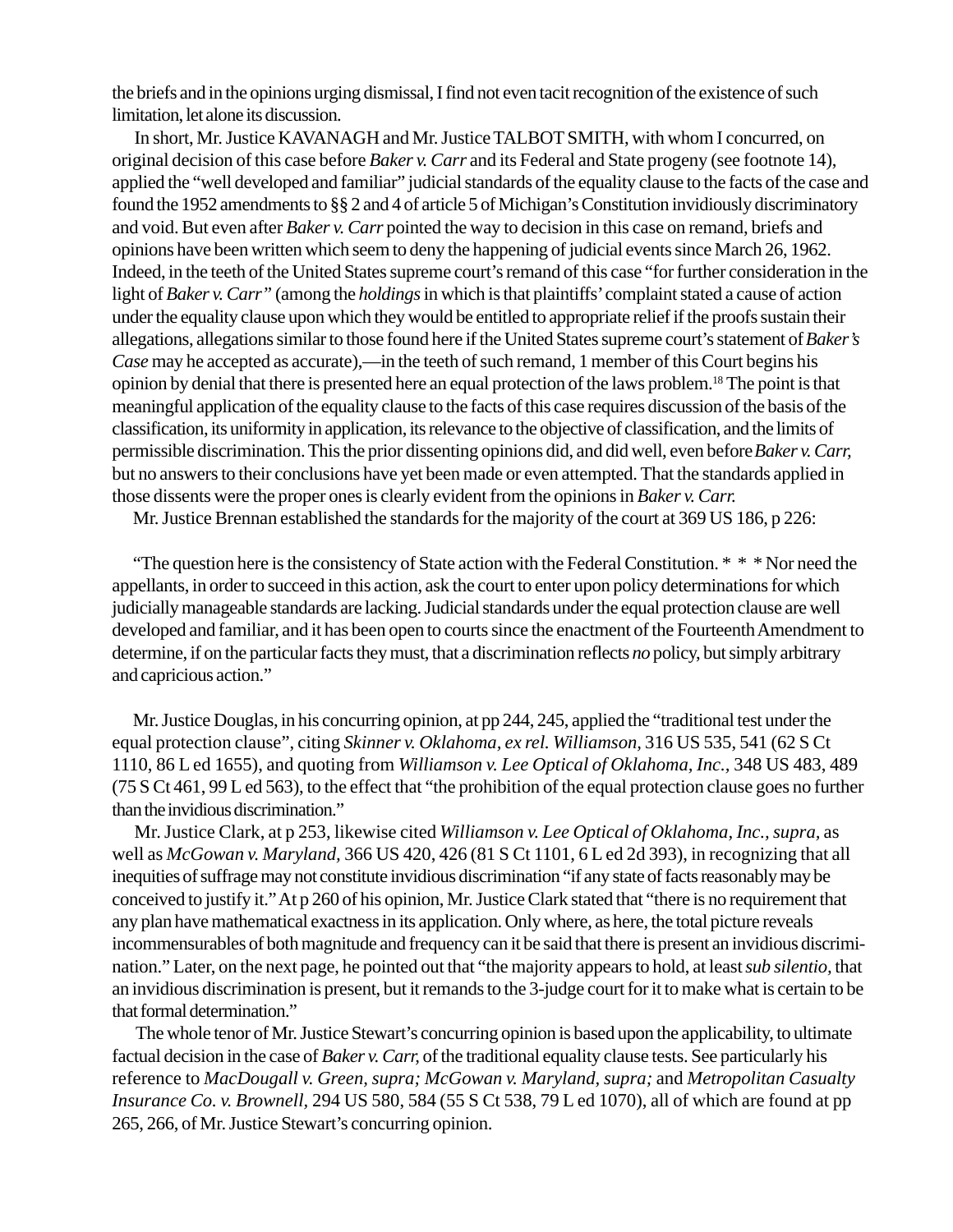Mr. Justice Harlan's opinion, relying upon *McGowan v. Maryland, supra,* and *Williamson v. Lee Optical of Oklahoma, Inc., supra,* also recognized the applicability of the traditional equality clause test, but concluded "that the State action complained of could have rested on some rational basis", p 338.

What we have, then, from *Baker v. Carr* is confirmation that the "well developed and familiar" judicial standards under the equality clause are to be applied in cases such as this to determine the existence or nonexistence of invidious discrimination. Mr. Justice KAVANAGH'S opinion on original hearing, 360 Mich 1, beginning at p 26, refers to many Federal and State court cases applying such standards to a variety of invidious discrimination claims. It is not necessary to repeat his references here; we can, however, take the law from them. The lesson those cases teach us is that the Fourteenth Amendment requires substantial equality between citizens except where there exist differences justifying the classification of citizens, in which event there must be equality within the classes. Quoting from *Gulf, C. & S. F. R. Co. v. Ellis,* 165 US 150, 155 (17 S Ct 255, 41 L ed 666), the United States supreme court in *Hartford Steam Boiler Insurance Co. v. Harrison,* 301 US 459, 462 (57 S Ct 838, 81 L ed 1223), said:

*"Mere* difference is not enough: the attempted classification `must always rest upon some difference which bears a reasonable and just relation to the act in respect to which the classification is proposed, and can never be made arbitrarily and without any such basis.' "

As Mr. Justice TALBOT SMITH pointed out in his opinion on original hearing of this case, 360 Mich 1, at p 52, the classification must be rooted in reason, the distinctions made between classes must have "some relevance to the purpose for which the classification is made", quoting from *Walters v. City of St. Louis,* 347 US 231, 237 (74 S Ct 505, 98 L ed 660). See, also, *McGowan v. Maryland, supra,* 425.

There can be no doubt that application of these abstract principles to cases involving the electoral process will frequently present grave difficulties in their solution. There will be required close scrutiny of the object of classification into electoral districts, of the differences among our citizens based upon which their classification into electoral districts is sought to be justified, and of the relation between such asserted differences and the object of the classification.

Perhaps the most difficult problems will arise in attempting to determine what is the object of the classification and whether it is a legitimate objective within a permissible policy of the State. See *Williamson v. Lee Optical of Oklahoma, Inc.,* 348 US 483 (75 S Ct 461, 99 L ed 563). Prudence requires that we remind ourselves that we are still speaking only of the requirements of the equality clause of the Fourteenth Amendment. We are not at this point (because the facts of our case do not require it) addressing ourselves to the constitutional guarantee to every State of a republican form of government. Article 4, § 4, United States Constitution. See *Baker v. Carr* : New Light on the Constitutional Guarantee of Republican Government, Arthur Earl Bonfield, 50 Cal L Rev 245.

 It seems hardly to be doubted that a State may have as a legitimate objective of classification, the effective representation of all its people in the legislative branch of government by legislators known, accessible, and responsive to their constituents' needs and that, so long as the districts in which the people are arranged have a reasonable and just relation to *that* purpose, the *minor* practical inequalities which *unavoidably* may result therefrom would not be violative of the rights guaranteed by the equality clause. No one has suggested, nor could anyone so suggest, that such was the purpose of the amendments. Even if we were to assume that was the purpose of the amendments, the wide disparity in the ratio of population between the most populous and the least populous districts (6.5 to 1 in 1952, over 12-1/2 to 1 today), a disparity neither minor nor unavoidable, would require our finding the amendments invidiously discriminatory in violation of the equality clause and, therefore, void.

As yet unresolved is the question whether a State may, as a matter of State policy, have as its objective in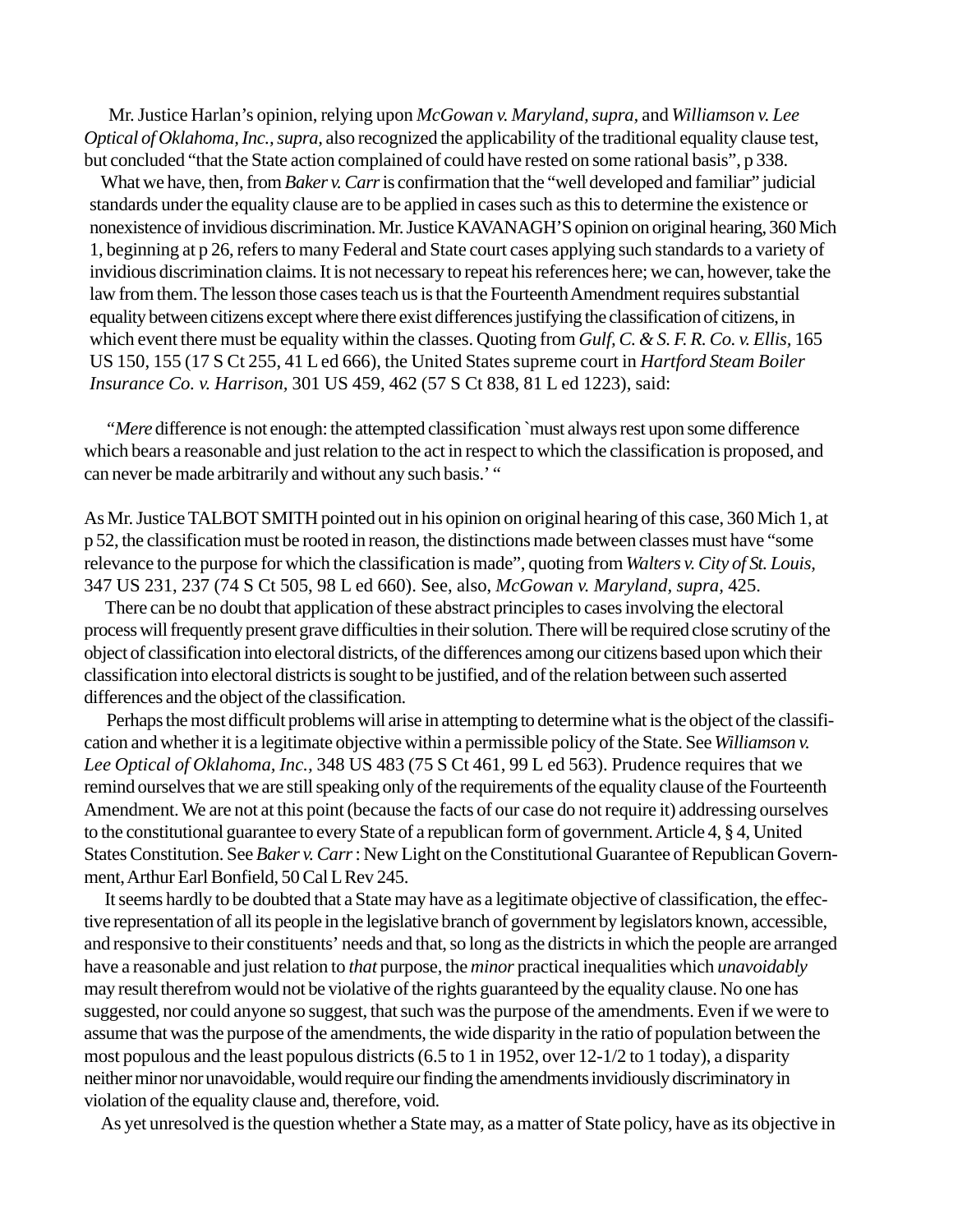classifying its people into electoral districts, the dilution of the voting strength of some in favor of others. That, it would seem from the public controversy which followed announcement of the decision in *Baker v. Carr,* isthe significant question. And that was precisely the objective of the 1952 amendments to our Constitution, an objective not difficult to perceive. See Mr. Justice KAVANAGH' S opinion at 360 Mich 1, 40, and Mr. Justice TALBOT SMITH'S at 360 Mich 1, 57. Whether or not the objective was permissible, a decision which need not be reached here although it is assumed to be permissible in the current opinions for dismissal, the arrangement of the districts was made without any discernible or conceivable basis, let alone upon any rational basis, and for that reason cannot withstand plaintiffs constitutional attack.

 Beyond the objective of affording to citizens effective representation in the legislature, it is difficult for me to conceive of any other legitimate State purpose for classification of citizens in their participation in the electoral process, a process inherently the equal right of each individual citizen. Perhaps there are such other legitimate objectives of classification which would constitutionally justify State denial of the citizen's right to a free and undiluted ballot, but if there are such, none has been suggested nor can any be imagined by me which would save the 1952 amendments from constitutional invalidity.

I agree with Mr. Justice KAVANAGH' S conclusion that today's declaration of invalidity of the 1952 amendments reinstates sections 2 and 4 of article 5 of the Constitution of 1908 as they existed prior to their attempted amendment. I also agree that the present senatorial districts cannot be sustained under the reinstated constitutional sections for the reason that their gross population disparities violate the reinstated requirement that they be arranged in accordance with population, as that requirement has been construed in *Giddings v. Secretary of State, supra,* and *Williams v. Secretary of State, supra.*

This brings me to the matter of relief. Mr. Justice KAVANAGH' S proposed judgment contemplates that the presently constituted senate may continue to function during the balance of the terms of its members, notwithstanding our declaration of invalidity of the constitutional provisions which arranged the districts within which its members were elected, on the theory that until succeeded by legally elected senators the present incumbents shall be entitled to serve as *de facto* officers. He also contemplates that the incumbent senators properly may participate in the enactment of laws by means of which the judgment of this Court may be effectuated, in other words, that the senate districts be rearranged in accordance with the provisions of reinstated sections 2 and 4 of article 5 of the Constitution of 1908 and means provided for the nomination and election of senators therefrom for the ensuing legislative term.

The Chief Justice, relying upon *Norton v. Shelby County,* 118 US 425 (6 S Ct 1121, 30 L ed 178), and citing *Carleton v. People,* 10 Mich 250; *People v. Payment,* 109 Mich 553; and *Kidd v. McCanless*, 200 Tenn 273 (292 SW2d 40), asserts that by our ruling that the 1952 amendments are void, "the senatorial districts created thereby become nonexistent" and, consequently, he concludes that the incumbents cannot act as *de facto* officers in the absence of *de jure* offices. Presumably, it would follow from his conclusion, there being no *de jure* nor *de facto* State senators following our judgment today, either that the full legislative power of the State resides exclusively in the house of representatives which may alone legally enact the necessary laws to effectuate the Court's judgment, or that the whole legislative process is suspended for lack of a validly existing senate. The prospect of an unicameral legislature, even for only the time it may take to establish new senatorial seats pursuant to the Constitution, presents a heady temptation for judicial experimentation. The other prospect, which one of my Brothers earlier<sup>19</sup> characterized as an "argument *in terrorem*", is not a practical possibility so long as this Court exercises responsibly its authority. I know of no constitutionally responsible court in the land which ever has, or would, countenance such a chaotic result,—and, certainly, there is no compelling reason for us to lead the way.

The *de facto* doctrine is another of our legal fictions by which the law manages somehow to preserve orderly governmental procedures when by some legal defect invalidating one's title to public office, his otherwise valid acts will be upheld by the courts. Otherwise, all who have business to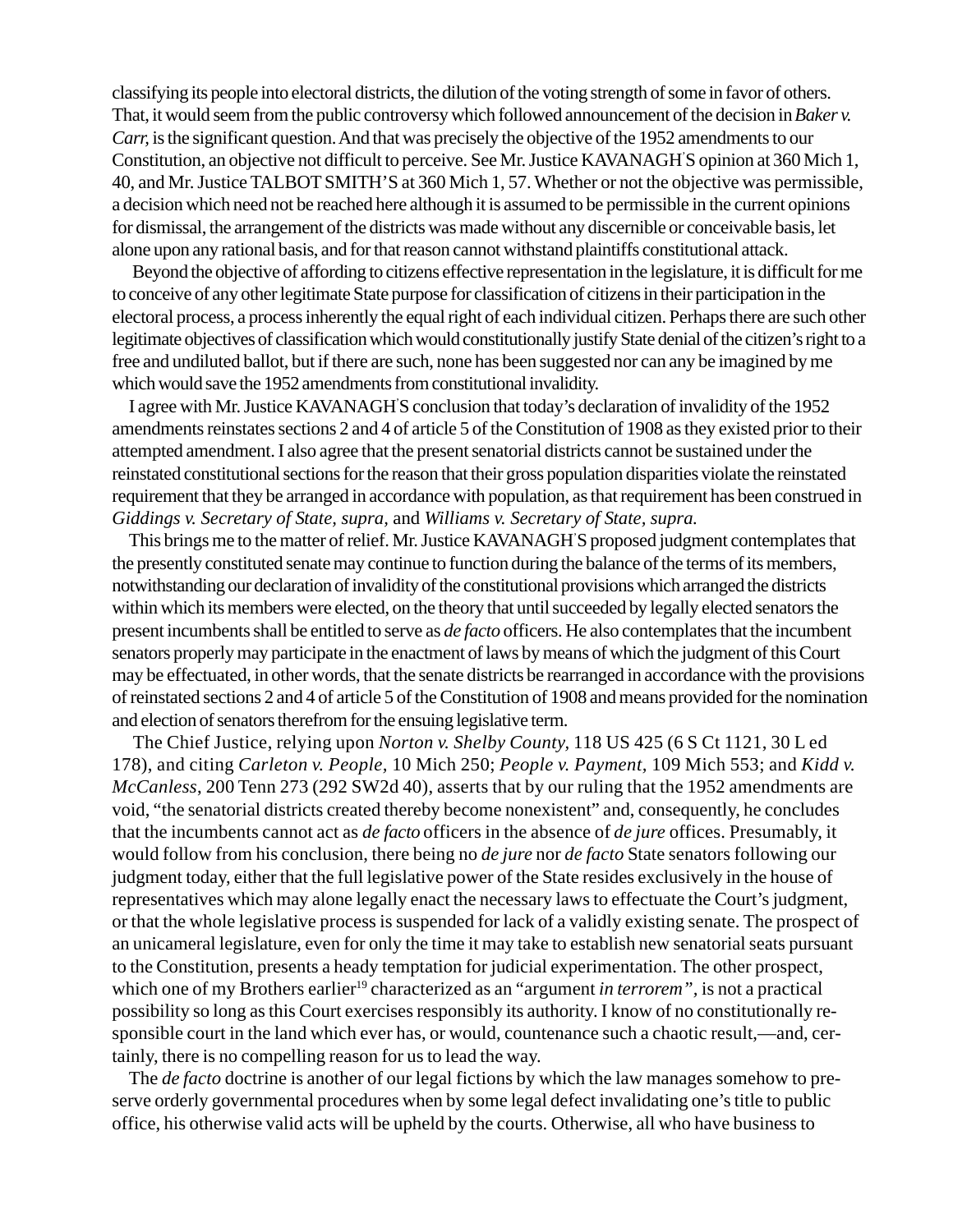transact with public officials would be compelled to ascertain their status as *de jure* officials at pain of invalidity of acts done under color of title to office. The doctrine has a salutary effect, thus broadly stated, but its obvious beneficial effect has been limited by some courts which have said that the doctrine does not apply where there is no *de jure* office. *Norton v. Shelby County, supra,* relied upon by the Chief Justice, is such a case but, like others so limiting the doctrine, it involved a situation where an office was attempted to be created, by act subsequently declared invalid, to perform duties constitutionally delegated to another office. Limitation of the doctrine in such cases settles what is fundamentally a dispute between 2 contenders for public power—one a *de jure* and the other a *de facto* officer. In the absence of such conflict, where the only question is whether validity is to be given to the acts of a *de facto* officer whose office is found to have been illegally created, there appears to be no reason in logic or law to so restrict or otherwise limit application of the legally convenient *de facto* doctrine.

In *Norton,* the officers whose rights to office were being challenged were asserting powers constitutionally delegated to the justices of the peace of the county. There were *de jure* officers performing such duties whereas here there is no such conflict between warring contestants for public office. The factual distinction, in my view, is significant. In *Norton,* failure to find the usurpers to be *de facto* officers did not result in a failure of performance of any governmental office, let alone the legislative branch of government, as is the case here.

In the case now before us, it is not correct to say that the 1952 amendments which we here declare invalid created the senate, or the office of State senator, nor does the Chief Justice so say. He refers to the amendments as having created the senatorial districts and in this he is right. This distinction also is important in considering whether the refusal to apply the *de facto* doctrine in the *Norton* case has any applicability to our facts. Section 1 of article 5 of the Constitution of 1908, concerning the validity of which no challenge has been made, vests the legislative power of the State in a senate and house of representatives, subject to a reservation of some of such power to the people themselves. *That* is the valid constitutional provision which creates the senate, membership in which the incumbent senators claim to possess and the powers of which have been asserted continuously since 1953 under color of what was a presumptively valid constitutional arrangement of districts. I think no more is required to invoke the *de facto* doctrine to uphold the prior actions of the State senate and to afford it sufficient continuing status, at least until December 31, 1962, to preserve orderly government in this State and to provide a means by which the legislative branch of government can be organized next year as is required by our Constitution.

Lest it be thought what is here said is a novel departure from the law, reference should be made to the opinions in *Carleton v. People,* 10 Mich 250, cited by the Chief Justice as has been noted above. There, county officers were recognized as officers *de facto* who had been elected to fill offices which had not yet been legally created, the act creating such offices having been passed by the legislature without giving it immediate effect so as to become law before the election. In *Attorney General, ex rel. Dingeman, v. Lacy,* 180 Mich 329, the acts of a domestic relation's court judge of Wayne county were upheld by a unanimous court as the acts of a *de facto* officer after the legislative act creating the court was declared unconstitutional, the circuit court having been granted by the Constitution the jurisdiction attempted to be granted by the legislature to its newly created domestic relations court. Reference should also be made to the cases cited in 43 Am Jur, Public Officers, § 475, from which it appears that *Norton v. Shelby County, supra,* is not by any means universally followed by the various State courts. I see absolutely no reason in logic to follow it in this case, nor does our law, legislative or common, require that we do so.

The problem with which we deal is too complex for simple solution. I have tried in this opinion to suggest some of the factors which may be judicially considered in determining compliance in such